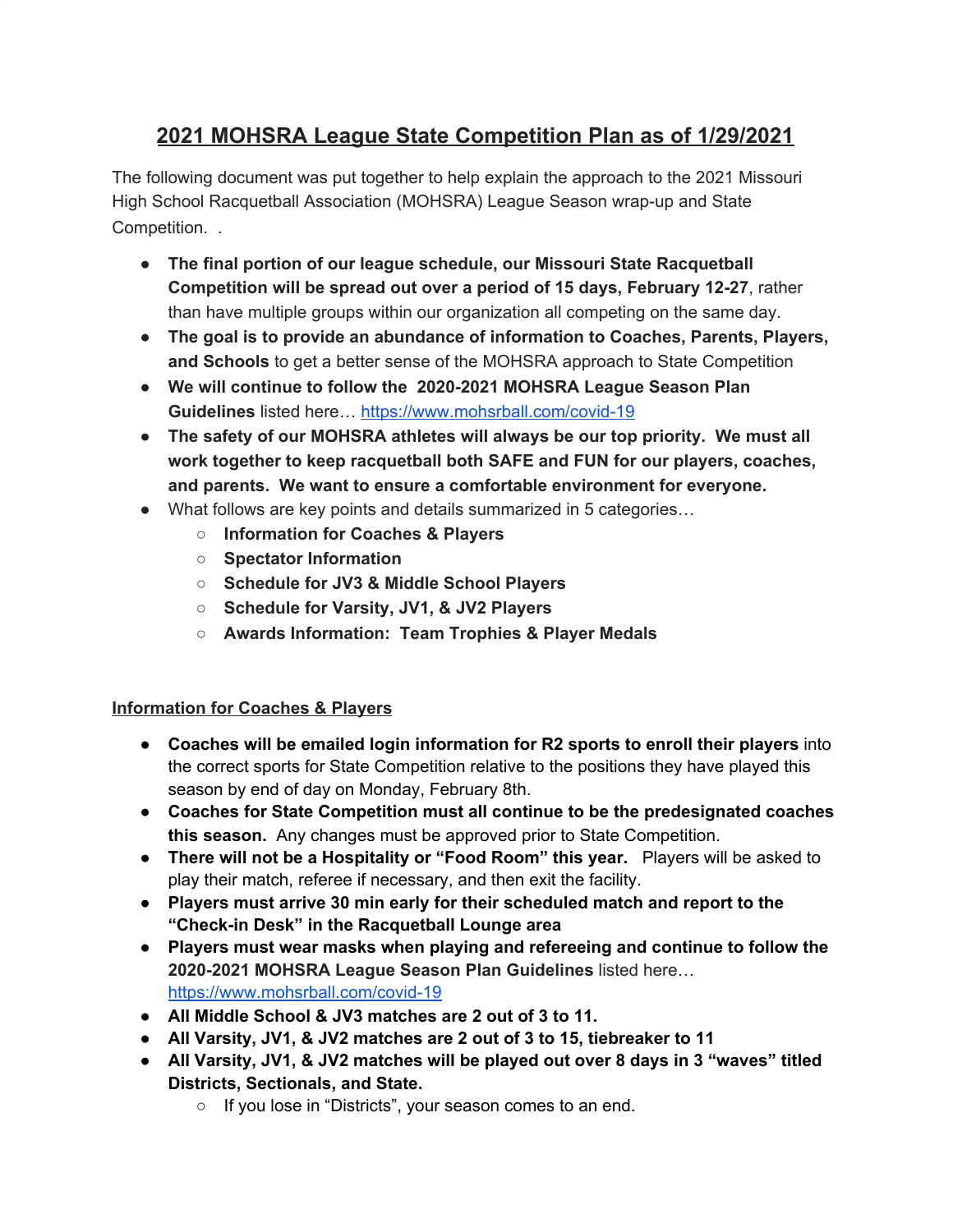- For "Sectionals"...
	- If you win, you will compete for 1st Place on Saturday, Feb 27th
	- If you lose, you will compete for 3rd Place on Saturday, Feb 27th
- **Winning players must stay to referee** on the court they just won on.
- State Awards information can be found in the final section of this document but in summary…
	- **○ Team Trophies**
		- 1st-3rd Place Varsity, JV1, JV2, and JV3 Teams will receive a Team Trophy
		- 1st Place Varsity Team from the League Season will receive a Team Trophy
		- 1st Place Middle School Team will receive a Team Trophy
	- **○ Individual Medals**
		- Players placing 1st-3rd will receive a USA Racquetball/MOHSRA medal

## **Spectator Information**

- We are excited to share that **1 spectator per player will be permitted to watch** their child play during State competition!
- **● There will be an attendant to screen and take your temperature when entering the facility.**
- **Spots for spectators will be clearly marked in the upstairs viewing area on opposite sides of the court** at Vetta Racquet Sports Concord. This way a spot will be designated for each player's spectator.
- **Masks must be worn while spectating** at all times and normal spectating etiquette will apply.
- Referees (and a friend or coach to assist) will be "centered" above each court, ensuring separation from spectator parents.
- **Attendants will be monitoring the area to make sure everyone can comfortably observe their match** and is in their correct sport..
- **Spectators may only observe the court they are permitted to watch.** They may enter the viewing area once the match is called to the court. They must exit the viewing area upon completion of the match.
- If your child is refereeing a match, following their win, parents must wait in one of the lounge areas.
- More specifics will be provided closer to the start of State competition.

## **Schedule for JV3 & Middle School Players**

- **● Middle School Girls**
	- Saturday, Feb 13 @ Vetta Concord, approx. 3-8pm
- **● Middle School Boys**
	- Saturday, Feb 13 @ Vetta Concord, approx. 1-8pm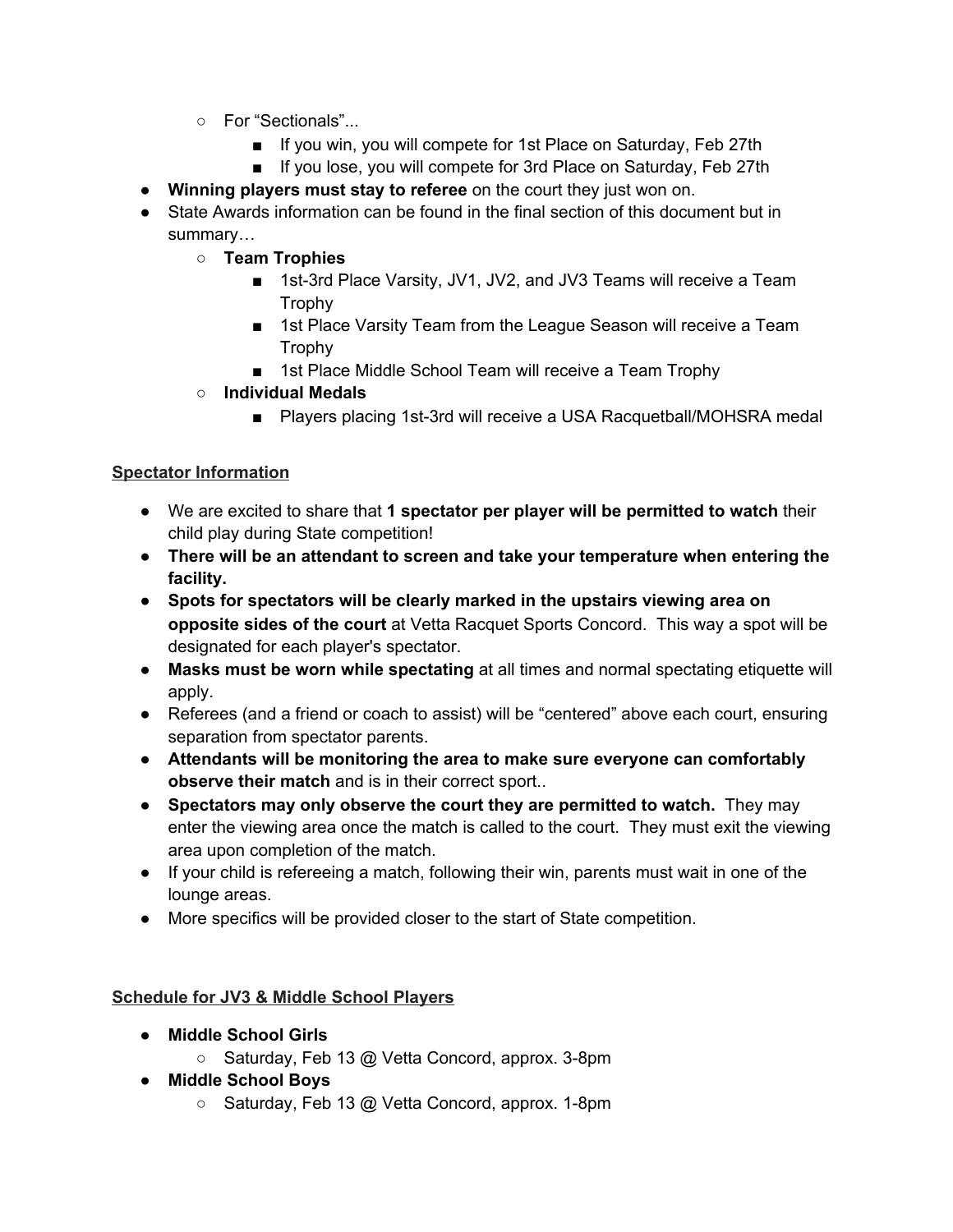- **● Girls JV3**
	- Friday, Feb 12 @ Vetta Concord, approx. 5:30-10pm
- **● Boys JV3**
	- *○ Friday, Feb 12 @ Vetta West, approx. 5:30-9:30pm -- SLUH head-to-head JV3 matches (1 or 2 matches per player)*
	- Saturday, Feb 13 @ Vetta Concord, 10-1pm (1 or 2 matches per player)
	- Friday, Feb 19 @ Vetta Concord, approx. 4:30-10pm

## **Schedule for Varsity, JV1, & JV2 Players**

- **● "DISTRICTS"**
	- $\circ$  Feb 20 @ Vetta Concord (1 or 2 matches per player)
		- 10am-4pm Boys (Varsity, JV1, & JV2)
	- $\circ$  Feb 21 @ Vetta Concord (1 or 2 matches per player)
		- 10am-4pm Girls (Varsity, JV1, & JV2)

## **● "SECTIONALS"**

- Feb 22-23 @ Vetta Concord (1 match per player)
	- 3:30-5:30pm Boys (Varsity, JV1, & JV2)
- Feb 24-25 @ Vetta Concord (1 match per player)
	- 3:30-5:30pm Girls (Varsity, JV1, & JV2)

## **● STATE COMPLETION**

- Feb 27 @ Vetta Concord (1 match per player)
	- 10-1pm Boys State (Varsity, JV1, & JV2)
	- 2-5pm Girls State (Varsity, JV1, & JV2)

## **Awards Information: Team Trophies & Player Medals**

- State Awards will be presented for the following categories...
	- **○ Team Trophies**
		- 1st-3rd Place Varsity, JV1, JV2, and JV3 Teams will receive a Team Trophy
		- 1st Place Varsity Team from the League Season will receive a Team Trophy
		- 1st Place Middle School Team will receive a Team Trophy
	- **○ Individual Medals**
		- Players placing 1st-3rd will receive a USA Racquetball/MOHSRA medal
- **● Following the completion of your match, you can pick up your awards (medal and/or trophy) in the upstairs "Training Room" at Vetta Concord**
- You will check-in with **an attendant who will present you with your award and take your picture for the website.**